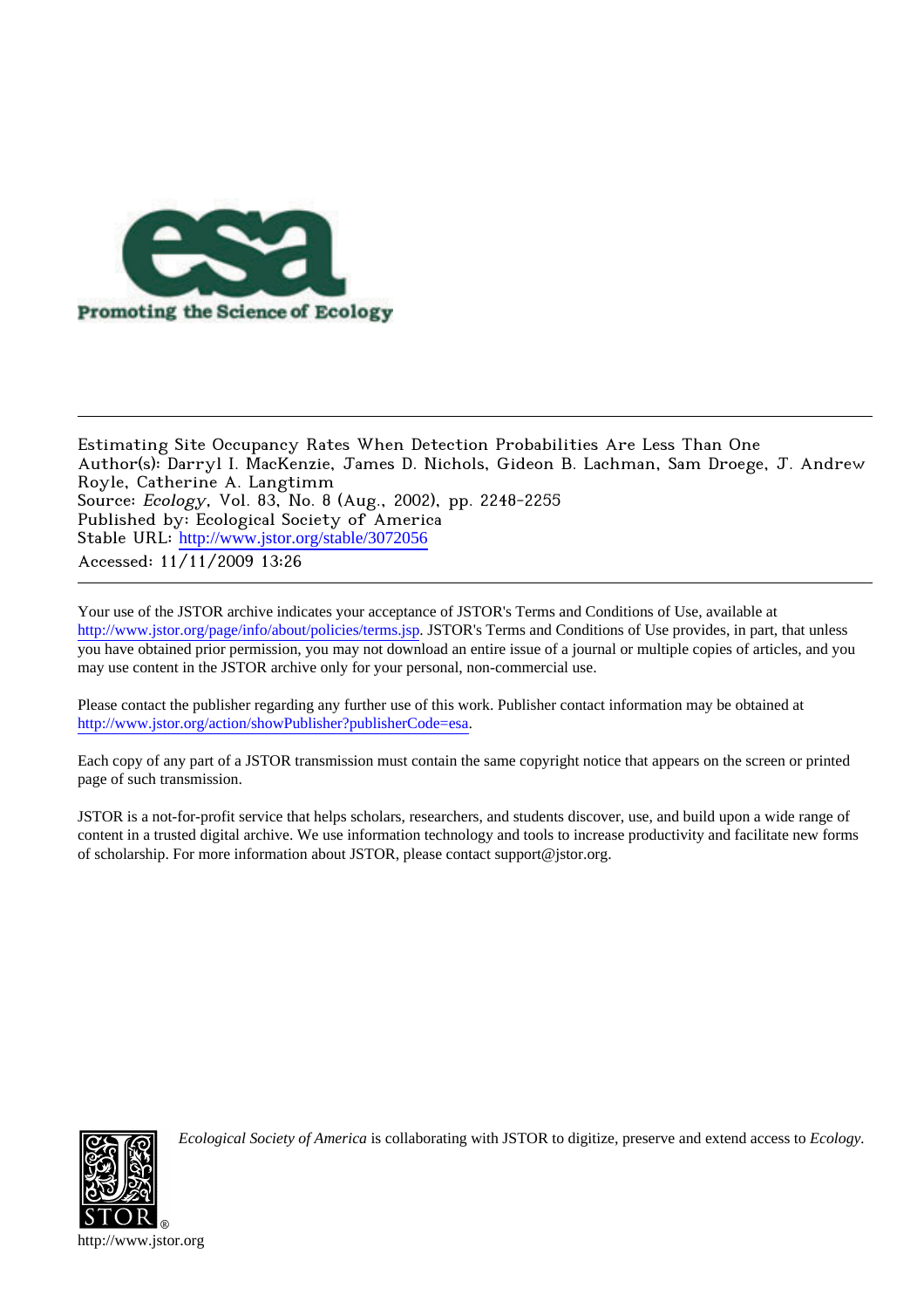# **ESTIMATING SITE OCCUPANCY RATES WHEN DETECTION PROBABILITIES ARE LESS THAN ONE**

DARRYL I. MACKENZIE,<sup>1,5</sup> JAMES D. NICHOLS,<sup>2</sup> GIDEON B. LACHMAN,<sup>2,6</sup> SAM DROEGE,<sup>2</sup> J. ANDREW ROYLE,<sup>3</sup> **AND CATHERINE A. LANGTIMM4** 

**'Department of Statistics, North Carolina State University, Raleigh, North Carolina 27695-8203 USA 2U.S. Geological Survey, Patuxent Wildlife Research Center, 11510 American Holly Drive, Laurel, Maryland 20708-4017 USA** 

**3U.S. Fish and Wildlife Service, Patuxent Wildlife Research Center, 11510 American Holly Drive,** 

**Laurel, Maryland 20708-40] 7 USA** 

**4U.S. Geological Survey, Florida Caribbean Science Center, Southeastern Amphibian Research and Monitoring Initiative,** 

**7920 NW 71st Street, Gainesville, Florida 32653 USA** 

**Abstract. Nondetection of a species at a site does not imply that the species is absent unless the probability of detection is 1. We propose a model and likelihood-based method for estimating site occupancy rates when detection probabilities are < 1. The model provides a flexible framework enabling covariate information to be included and allowing for missing observations. Via computer simulation, we found that the model provides good estimates**  of the occupancy rates, generally unbiased for moderate detection probabilities  $(0.3)$ . We **estimated site occupancy rates for two anuran species at 32 wetland sites in Maryland, USA, from data collected during 2000 as part of an amphibian monitoring program, Frogwatch USA. Site occupancy rates were estimated as 0.49 for American toads (Bufo americanus), a 44% increase over the proportion of sites at which they were actually observed, and as 0.85 for spring peepers (Pseudacris crucifer), slightly above the observed proportion of 0.83.** 

**Key words: anurans; bootstrap; Bufo americanus; detection probability; maximum likelihood; metapopulation; monitoring; patch occupancy; Pseudacris crucifer; site occupancy.** 

### **INTRODUCTION**

**We describe an approach to estimating the proportion of sites occupied by a species of interest. We envision a sampling method that involves multiple visits to sites during an appropriate season during which a species may be detectable. However, a species may go undetected at these sites even when present. Sites may represent discrete habitat patches in a metapopulation dynamics context or sampling units (e.g., quadrats) regularly visited as part of a large-scale monitoring program. The patterns of detection and nondetection over the multiple visits for each site permit estimation of detection probabilities and the parameter of interest, proportion of sites occupied.** 

**Our motivation for considering this problem involves potential applications in (1) large-scale monitoring programs and (2) investigations of metapopulation dynamics. Monitoring programs for animal populations and communities have been established throughout the world in order to meet a variety of objectives. Most programs face two important sources of** 

**5Present address: Proteus Research and Consulting Ltd., P.O. Box 5193, Dunedin, New Zealand.** 

**E-mail: darryl@proteus.co.nz** 

**<sup>6</sup>Present address: International Association of Fish and Wildlife Agencies, 444 N. Capitol Street NW, Suite 544, Washington, D.C., 20001 USA.** 

**variation that must be incorporated into the design (e.g., see Thompson 1992, Lancia et al. 1994, Thompson et al. 1998, Yoccoz et al. 2001, Pollock et al. 2002).** 

**The first source of variation is space. Many programs seek to provide inferences about areas that are too large to be completely surveyed. Thus, small areas must be selected for surveying, with the selection being carried out in a manner that permits inference to the entire area of interest (Thompson 1992, Yoccoz et al. 2001, Pollock et al. 2002).** 

**The second source of variation important to monitoring program design is delectability. Few animals are so conspicuous that they are always detected at each survey. Instead, some sort of count statistic is obtained (e.g., number of animals seen, heard, trapped, or otherwise detected), and a method is devised to estimate the detection probability associated with the count statistic. Virtually all of the abundance estimators described in volumes such as Seber (1982) and Williams et al. (in press) can be viewed as count statistics divided by estimated detection probabilities. Not allowing for**  detectability and solely using the count statistic as an **index to abundance is unwise. Changes in the count may be a product of random variations or changes in**  detectability, so it is impossible to make useful infer**ence about the system under investigation.** 

**The methods used to estimate detection probabilities of individual animals (and hence abundance) at each site are frequently expensive of time and effort. For** 

**Manuscript received 29 May 2001; revised 11 October 2001; accepted 22 October 2001.**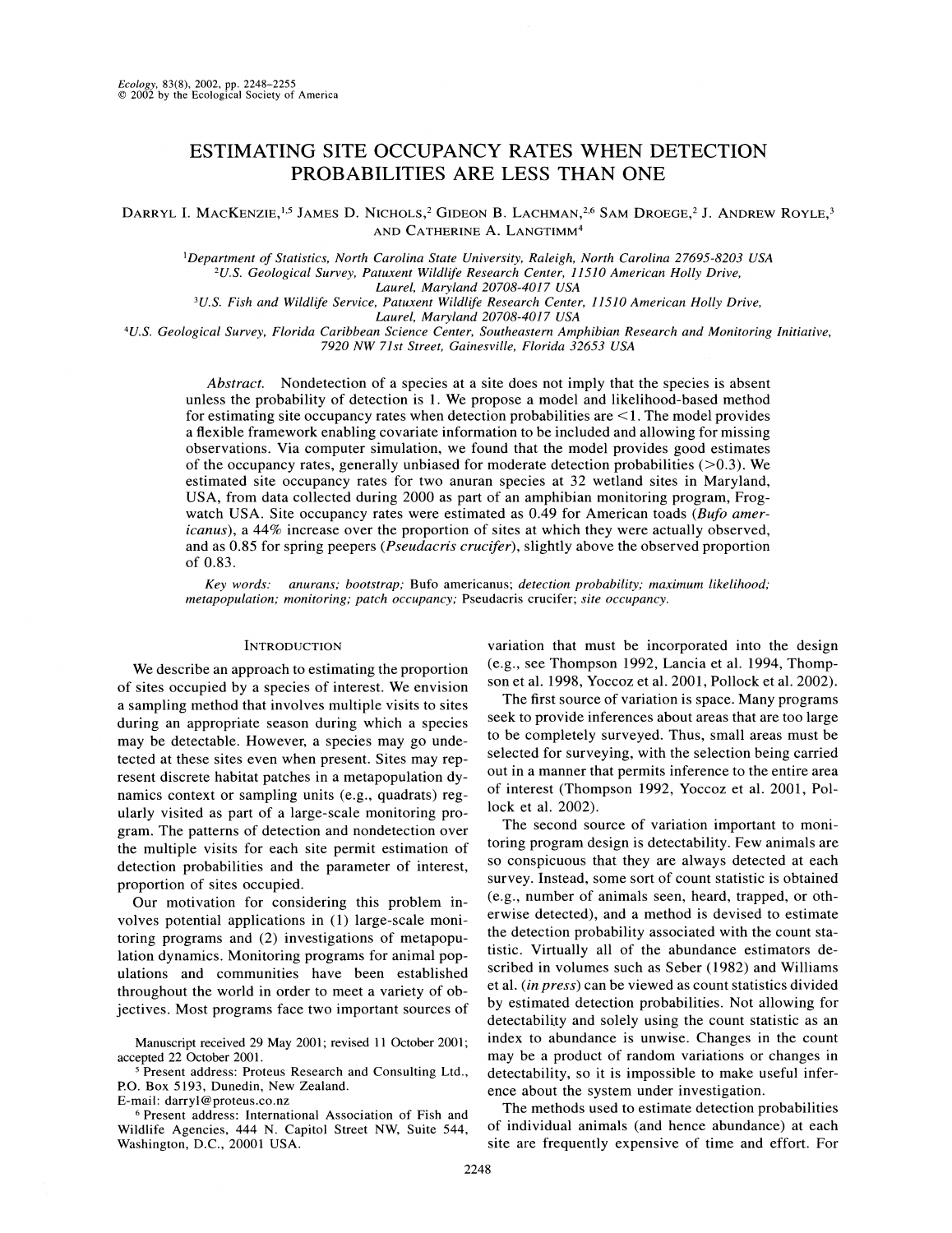**this reason, these estimation methods are often used in detailed experiments or small-scale investigations, but are not as widely used in large-scale monitoring programs. The methods proposed here to estimate the proportion of sites (or more generally, the proportion of sampled area) occupied by a species can be implemented more easily and less expensively than the methods used for abundance estimation. For this reason, our proposed method should be attractive as a basis for large-scale monitoring programs, assuming that the proportion of sites or area occupied is an adequate state variable with respect to program objectives.** 

**The second motivation for considering this estimation problem involves the importance of patch occupancy data to the study of metapopulation dynamics. The proportion of patches occupied is viewed as a state variable in various metapopulation models (e.g., Levins 1969, 1970, Lande 1987, 1988, Hanski 1992, 1994, 1997). So-called "incidence functions" (e.g., see Diamond 1975, Hanski 1992) depict the probability of occurrence of a species in a patch, expressed as a function of patch characteristics such as area. Under the assumption of a stationary Markov process, incidence function data are sometimes used to estimate patch extinction and colonization probabilities (e.g., Hanski 1992, 1994, 1997, Moilanen 1999). Given the relevance of patch occupancy data to metapopulation investigations and models, it seems important to estimate patch occupancy probabilities properly. For most animal sampling situations, detection of a species is indeed indicative of "presence," but nondetection of the species is not equivalent to absence. Thus, we expect most incidence function estimates of the proportion of patches occupied to be negatively biased to some unknown degree because species can go undetected when present.** 

**In this paper, we first present general sampling methods that permit estimation of the probability of site occupancy when detection probabilities are <1 and may vary as functions of site characteristics, time, or environmental variables. We then present a statistical model for site occupancy data and describe maximum likelihood estimation under this model. We illustrate use of the estimation approach with empirical data on site occupancy by two anuran species at 32 wetland sites in Maryland collected during 2000. Finally we discuss extending this statistical framework to address other issues such as colony extinction/colonization, species co-occurrence, and allowing for heterogeneous detection and occupancy probabilities** 

## **METHODS**

## **Notation**

**We use the following notation throughout this article:**   $\psi_i$ , probability that a species is present at site *i*;  $p_{ii}$ , **probability that a species will be detected at site i at time t, given presence; N, total number of surveyed** 

**sites; T, number of distinct sampling occasions; n, number of sites where the species was detected at time t; n., total number of sites at which the species was detected at least once.** 

**Our use of p, to signify detection probabilities, differs from its customary use in the metapopulation literature, where it is used to denote the probability of species presence (our qj). However, our notation is consistent with the mark-recapture literature which provides the foundation of our approach.** 

#### **Basic sampling situation**

**Here we consider situations in which surveys of species at N specific sites are performed at T distinct occasions in time. Sites are occupied by the species of interest for the duration of the survey period, with no new sites becoming occupied after surveying has begun, and no sites abandoned before the cessation of surveying (i.e., the sites are "closed" to changes in occupancy). At each sampling occasion, investigators use sampling methods designed to detect the species of interest. Species are never falsely detected at a site when absent, and a species may or may not be detected at a site when present. Detection of the species at a site is also assumed to be independent of detecting the species at all other sites. The resulting data for each site can be recorded as a vector of 1's and 0's denoting detection and nondetection, respectively, for the occasions on which the site was sampled. The set of such detection histories is used to estimate the quantity of interest, the proportion of sites occupied by the species.** 

# **General likelihood**

**We propose a method that parallels a closed-population, mark-recapture model, with an additional pa**rameter  $(\psi)$  that represents the probability of species **presence. In closed-population models, the focus is to estimate the number of individuals never encountered by using information garnered from those individuals encountered at least once (e.g., see Otis et al. 1978, Williams et al., in press). In our application, sites are analogous to individuals except that we observe the number of sites with the history comprising TO's (sites at which the species is never detected over the T sampling occasions); hence, the total population size of sites is known, but the focus is to estimate the fraction of those sites that the species actually occupies. One could recast this.problem into a more conventional closed mark-recapture framework by only considering those sites where the species was detected at least once. Use of such data with closed-population, capture-recapture models (e.g., Otis et al. 1978) would yield estimates of population size that correspond to the number of sites where the species is present. However, the**  following method enables additional modeling of  $\psi$  to **be investigated (such as including covariate information).** 

**A likelihood can be constructed using a series of**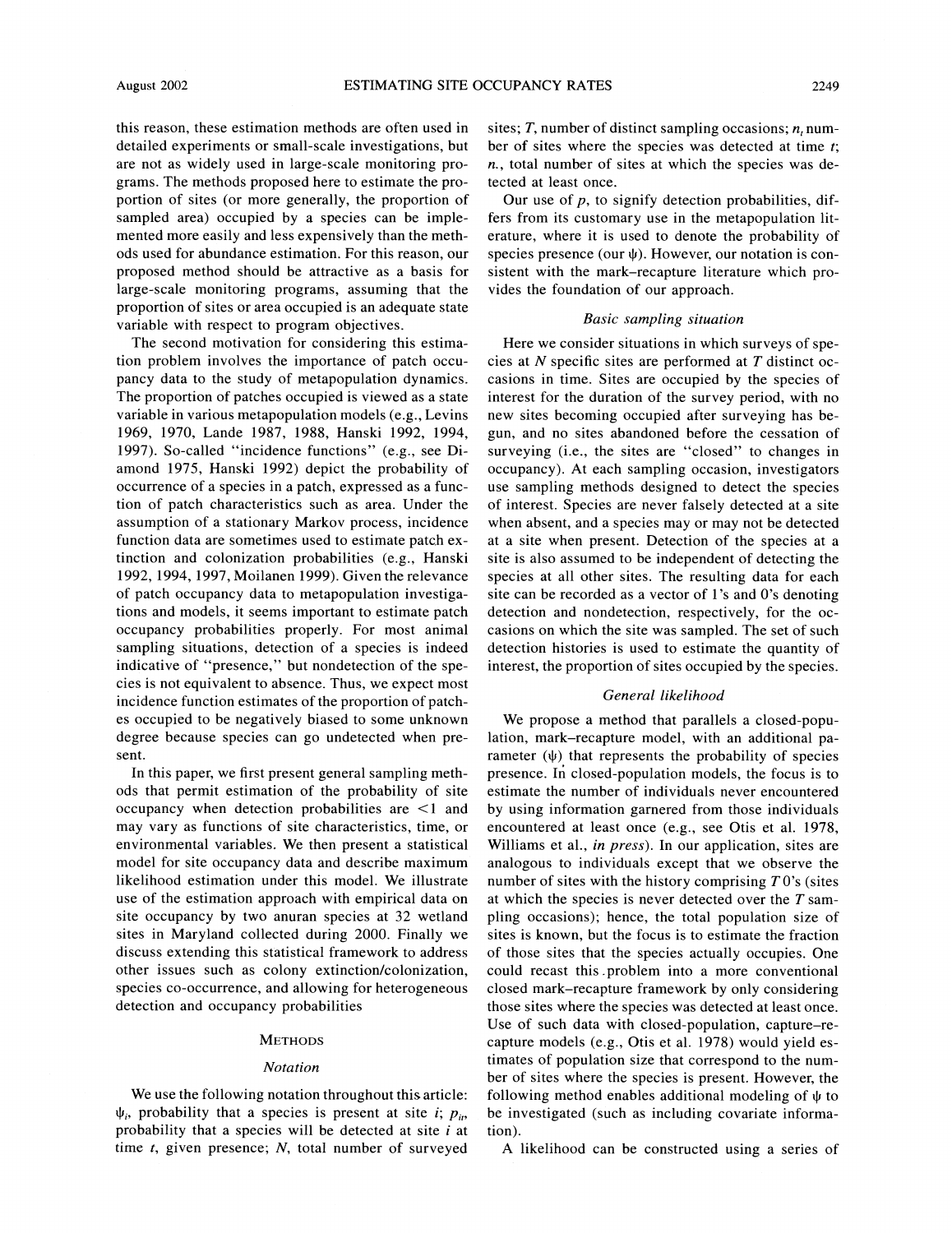**probabilistic arguments similar to those used in markrecapture modeling (Lebreton et al. 1992). For sites where the species was detected on at least one sampling occasion, the species must be present and was either detected or not detected at each sampling occasion. For example, the likelihood for site i with history 01010 would be** 

$$
\psi_i(1-p_{i1})p_{i2}(1-p_{i3})p_{i4}(1-p_{i5})
$$

**However, nondetection of the species does not imply absence. Either the species was present and was not detected after T samples, or the species was not present. For site k with history 00000, the likelihood is** 

$$
\psi_k \prod_{t=1}^5 (1 - p_{kt}) + (1 - \psi_k).
$$

**Assuming independence of the sites, the product of all terms (one for each site) constructed in this manner creates the model likelihood for the observed set of data, which can be maximized to obtain maximum likelihood estimates of the parameters.** 

**Note that, at this stage, presence and detection probabilities have been defined as site specific. In practice, such a model could not be fit to the data because the likelihood contains too many parameters: the model**  likelihood is over-parameterized. However, the model **is presented in these general terms because, in some cases, the probabilities may be modeled as a function of site-specific covariates, to which we shall return.** 

**When presence and detection probabilities are constant across monitoring sites, the combined model likelihood can be written as** 

$$
L(\psi, \mathbf{p}) = \left[ \psi^{n} \prod_{i=1}^{T} p_i^{n_i} (1 - p_i)^{n - n_i} \right]
$$
  
 
$$
\times \left[ \psi \prod_{i=1}^{T} (1 - p_i) + (1 - \psi) \right]^{N - n_i}
$$
 (1) e

**Using the likelihood in this form, our model could be implemented with relative ease via spreadsheet software with built-in function maximization routines, be**cause only the summary statistics  $(n_1, \ldots, n_T, n)$  and **N are required. Detection probabilities could be time specific, or reduced forms of the model could be investigated by constraining p to be constant across time or a function of environmental covariates.** 

We suggest that the standard error of  $\psi$  be estimated **using a nonparametric bootstrap method (Buckland and Garthwaite 1991), rather than the asymptotic (largesample) estimate involving the second partial derivatives of the model likelihood (Lebreton et al. 1992). The asymptotic estimate represents a lower bound on the value of the standard error, and may be too small when sample sizes are small. A random bootstrap sample of N sites is taken (with replacement) from the N monitored sites. The histories of the sites in the bootstrap sample are used to obtain a bootstrap estimate of** 

**ij. The bootstrap procedure is repeated a large number of times, and the estimated standard error is the sample standard deviation of the bootstrap estimates (Manly 1997).** 

#### **Extensions to the model**

Covariates.-It would be reasonable to expect that **q may be some function of site characteristics such as habitat type or patch size. Similarly, p may also vary with certain measurable variables such as weather conditions. This covariate information (X) can be easily introduced to the model using a logistic model (Eq. 2)**  for  $\psi$  and/or p (denote the parameter of interest as  $\theta$ **and the vector of model parameters as B:** 

$$
\theta = \frac{\exp(XB)}{1 + \exp(XB)}.
$$
 (2)

Because  $\psi$  does not change over time during the sam**pling (the population is closed), appropriate covariates would be time constant and site specific, whereas covariates for detection probabilities could be time varying and site specific (such as air or water temperature).** 

**This is in contrast to mark-recapture models in which time-varying individual covariates cannot be used. In mark-recapture, a time-varying individual covariate can only be measured on those occasions when the individual is captured; the covariate value is unknown otherwise. Here, time-varying, site-specific covariates can be collected and used regardless of whether the species is detected. It would not be possible, however, to use covariates that change over time and cannot be measured independent of the detection process.** 

If  $\psi$  is modeled as a function of covariates, the av**erage species presence probability is** 

$$
\overline{\hat{\psi}} = \frac{\sum_{i=1}^{N} \hat{\psi}_i}{N}.
$$
\n(3)

Missing observations.—In some circumstances, it **may not be possible to survey all sites at all sampling occasions. Sites may not be surveyed for a number of reasons, from logistic difficulties in getting field personnel to all sites, to the technician's vehicle breaking down en route. These sampling inconsistencies can be easily accommodated using the proposed model likelihood.** 

**If sampling does not take place at site i at time t, then that occasion contributes no information to the model likelihood for that site. For example, consider the history 10\_11, where no sampling occurred at time 3. The likelihood for this site would be:** 

$$
\psi p_1(1-p_2)p_4p_5.
$$

**Missing observations can only be accounted for in this manner when the model likelihood is evaluated separately for each site, rather than using the combined form of Eq. 1.**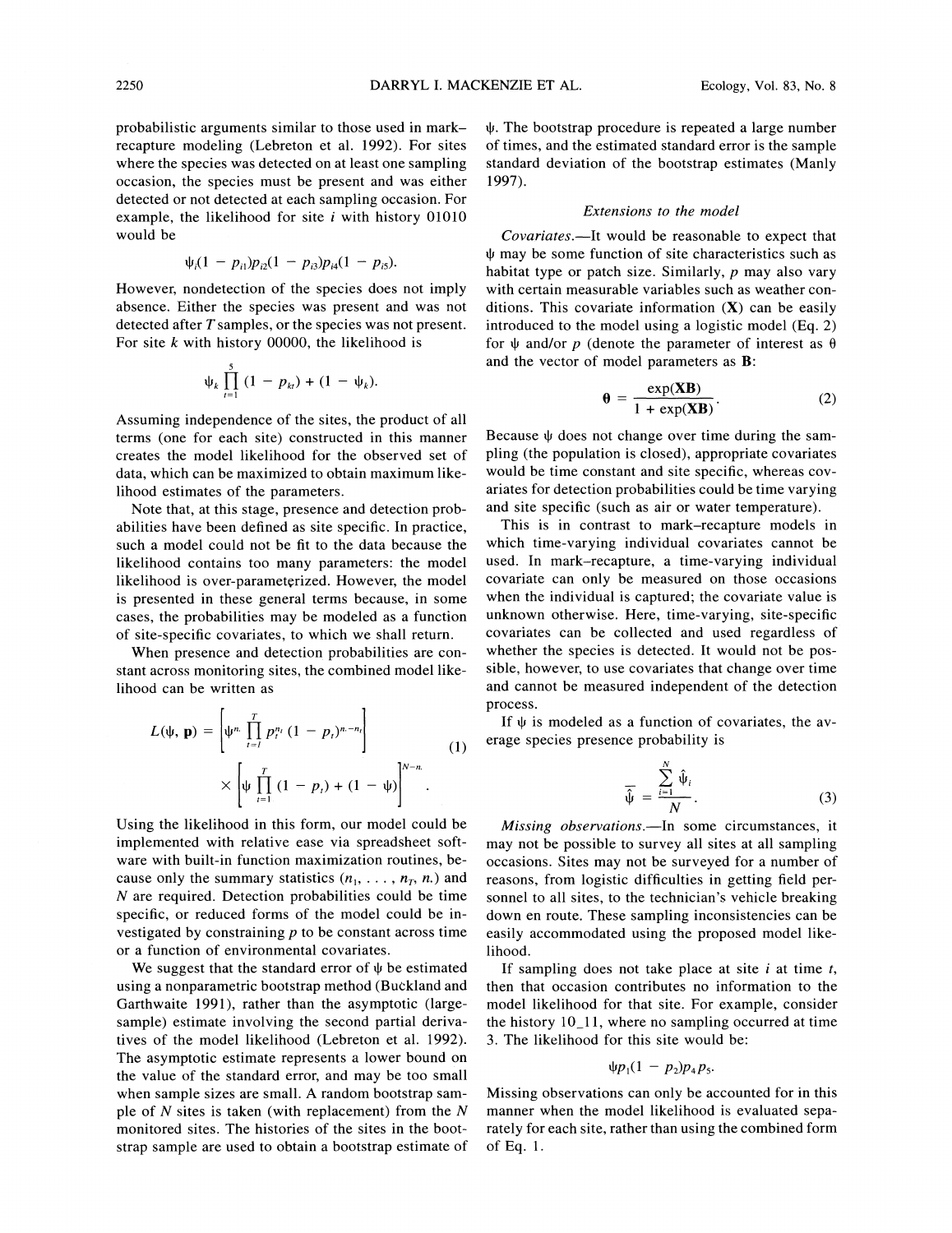

**Number of sampling occasions (T)** 

F<sub>IG.</sub> 1. Results of the 500 simulated sets of data for  $N = 40$ , with no missing values. Indicated are the average value of  $\hat{\psi}$ ,  $\hat{\psi}$ ; the replication-based estimate of the true standard error of  $\hat{\psi}$ ,  $\delta E(\hat{\psi})$ ; and the average estimate of the standard error obtained from 200 nonparametric bootstrap samples,  $SE(\hat{\psi})$ , for various levels of T, p, and  $\psi$ .

# **SIMULATION STUDY**

#### **Simulation methods**

**A simulation study was undertaken to evaluate the proposed method for estimating 4i. Data were generated for situations in which all sites had the same probability of species presence, and the detection probability was**  constant across time and sites,  $\psi(\cdot)p(\cdot)$ . The effects of five factors were investigated: (1)  $N = 20, 40,$  or 60;  $(2) \psi = 0.5, 0.7, \text{ or } 0.9; (3) p = 0.1, 0.3, \text{ or } 0.5; (4)$  $T = 2, 5,$  or 10; (5) probability of a missing observation **= 0.0, 0.1, or 0.2.** 

**For each of the 243 scenarios, 500 sets of data were simulated. For each site, a uniformly distributed, pseudo-random number between 0 and 1 was generated (y),**  and if  $y \leq \psi$  then the site was occupied. Further pseudo**random numbers were generated and similarly compared to p to determine whether the species was detected at each time period, with additional random numbers being used to establish missing observations.**  The  $\psi(\cdot)p(\cdot)$  model was applied to each set of simulated **data. The resulting estimate of qj was recorded and the** 

**nonparametric bootstrap estimate of the standard error was also obtained using 200 bootstrap samples.** 

#### **Simulation results**

**Fig. 1 presents the simulation results for scenarios**  where  $N = 40$  with no missing values only, but these **are representative of the results in general. The full simulation results are included in the Appendix.** 

**Generally, this method provides reasonable estimates of the proportion of sites occupied. When detection**  probability is  $0.3$  or greater, the estimates of  $\psi$  are **reasonably unbiased in all scenarios considered for T**   $\geq$  5. When  $T = 2$ , only when detection probability is at least  $0.5$  do the estimates of  $\psi$  appear to be reasonable. For low detection probabilities, however,  $\psi$  tends **to be overestimated when the true value is 0.5 or 0.7, but underestimated when qj equals 0.9. A closer examination of the results reveals that, in some situations**  in which detection probability is low,  $\hat{\psi}$  tends to 1.

**In most cases, the nonparametric bootstrap provides**  a good estimate of the standard error for  $\hat{\psi}$ , the excep**tion being for situations with low detection probabil-**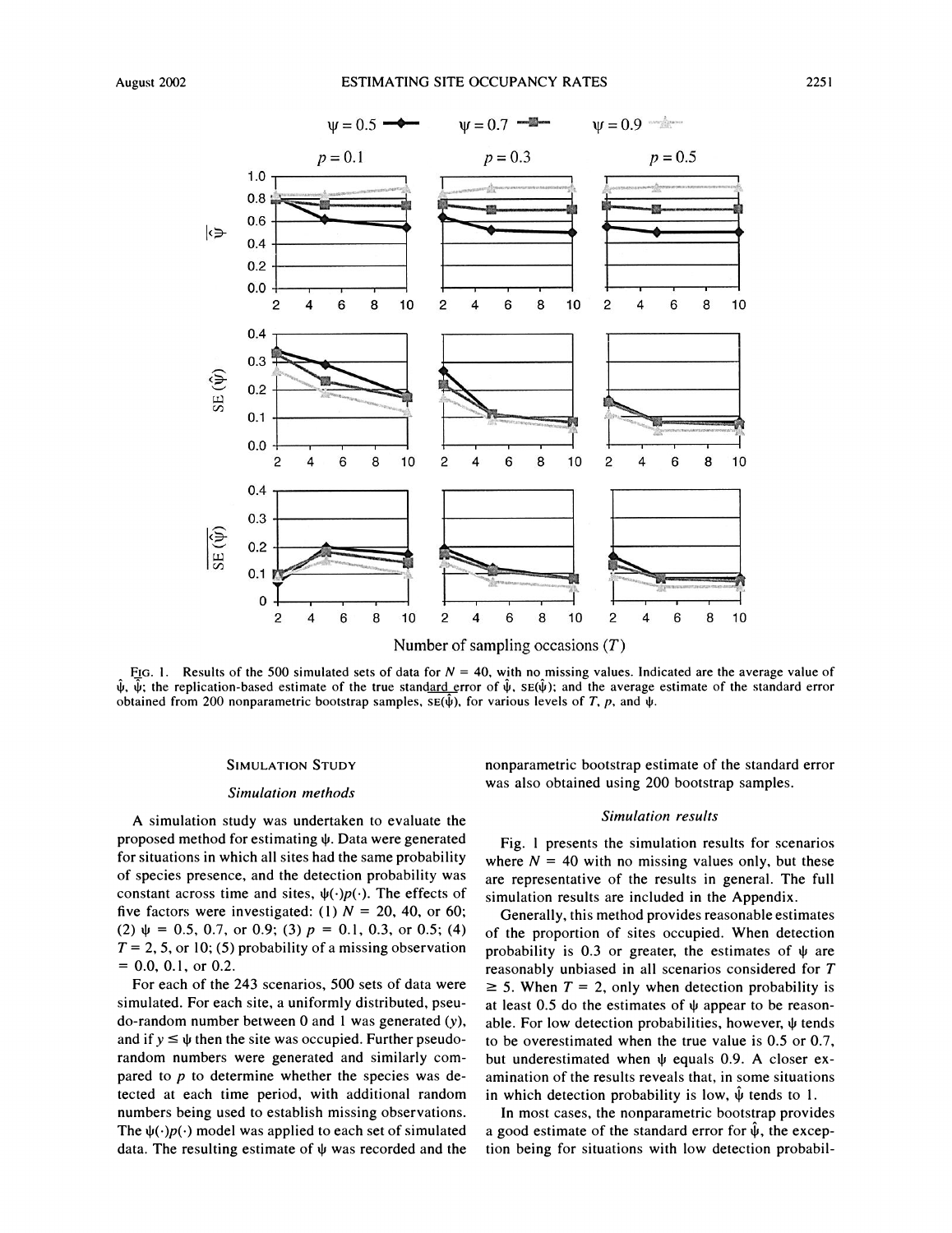ities. Again, this is caused by  $\psi$  estimates close to 1; **in such situations, the bootstrap estimate of the standard error is very small, which overstates the precision**  of **մ**.

**In general, increasing the number of sampling occasions improves both the accuracy and precision of 4, although in some instances there is little gain in using 10 occasions rather than five. If only two occasions are used, however, accuracy tends to be poor unless detection probabilities are high, and even then**  the standard error of  $\hat{\psi}$  is approximately double that of **using five sampling occasions.** 

**Similarly, increasing the number of sites sampled, N,**  also improves both the accuracy and precision of  $\hat{\psi}$ .

**Not presented here are the simulation results for scenarios with missing observations. The proposed method appears to be robust to missing data, with the only noticeable effect being (unsurprisingly) a loss of precision. In this study, on average, the standard error of it increased by 5% with 10% missing observations, and by 11% with 20% missing observations. The bootstrap standard error estimates also increased by a similar amount, accounting well for the loss of information.** 

# **FIELD STUDY OF ANURANS AT MARYLAND WETLANDS**

## **Field methods and data collection**

**We illustrate our method by considering monitoring data collected on American toads (Bufo americanus) and spring peepers (Pseudacris crucifer) at 32 wetland sites located in the Piedmont and Upper Coastal Plain physiographic provinces surrounding Washington, D.C., and Baltimore, Maryland, USA. Volunteers enrolled in the National Wildlife Federation/U.S. Geological Survey's amphibian monitoring program, FrogwatchUSA, visited monitoring sites between 19 February 2000 and 12 October 2000. Sites were chosen nonrandomly by volunteers and were monitored at their convenience. Observers collected information on the species of frogs and toads heard calling during a 3-min counting period taken sometime after sundown. Each species of calling frog and toad was assigned a threelevel calling index, which, for this study, was truncated to reflect either detection (1) or nondetection (0).** 

**The data set was reduced by considering only the portion of data for each species between the dates of first and last detection exclusive. Truncating the data in this manner ensures that species were available to be detected throughout that portion of the monitoring period, thus satisfying our closure assumption. Including the dates of first and last detection in the analysis would bias parameter estimates because the data set was defined using these points; hence, they were excluded.** 

**Three sites were removed after the truncation because they were never monitored during the redefined period. Fewer than eight of the 29 sites were monitored** 

**TABLE 1. Relative difference in AIC (AAIC), AIC model**  weights  $(w_i)$ , overall estimate of the fraction of sites occupied by each species  $(\hat{\psi})$ , and associated standard error  $(SE(\hat{\psi}))$ .

| Model, by species                    | $\Delta AIC$ | W:   | ψ    | SE(ili |
|--------------------------------------|--------------|------|------|--------|
| American toad                        |              |      |      |        |
| $\psi$ (Habitat) p(Temperature)      | 0.00         | 0.36 | 0.50 | 0.13   |
| $\psi(\cdot)$ p(Temperature)         | 0.42         | 0.24 | 0.49 | 0.14   |
| $\psi$ (Habitat) $p(\cdot)$          | 0.49         | 0.22 | 0.49 | 0.12   |
| $\psi(\cdot)$ $p(\cdot)$             | 0.70         | 0.18 | 0.49 | 0.13   |
| Spring peeper                        |              |      |      |        |
| $\psi$ (Habitat) p(Temperature)      | 0.00         | 0.85 | 0.84 | 0.07   |
| $\psi(\cdot)$ <i>p</i> (Temperature) | 1.72         | 0.15 | 0.85 | 0.07   |
| $\psi$ (Habitat) $p(\cdot)$          | 40.49        | 0.00 | 0.84 | 0.07   |
| $\psi(\cdot)$ $p(\cdot)$             | 42.18        | 0.00 | 0.85 | 0.07   |

**on any given day and the number of visits per site varied tremendously, with a very large number of miss**ing observations  $(\sim 90\%)$ . Note that in the context of **this sampling, the entire sampling period included the interval between the date at which the first wetland was sampled and the date at which all sampling ended. A missing observation was thus any date during this interval on which a wetland was not sampled. Each time a site was visited, air temperature was recorded. Sites were defined as being either a distinct body of water (pond, lake) or other habitat (swamp, marsh, wet meadow). These variables were considered as potential covariates for detection and presence probabilities, respectively. The data used in this analysis have been included in the Supplement.** 

## **Results of field study**

American toad.—Daily records for the 29 sites, mon**itored between 9 March 2000 and 30 May 2000, were included for analysis. Sites were visited 8.9 times on**  average (minimum  $= 2$ , maximum  $= 58$  times), with **American toads being detected at least once at 10 locations (0.34). Three models with covariates and one without were fit to the data (Table 1) and ranked according to AIC (Burnham and Anderson 1998). The four models considered have virtually identical weight, suggesting that all models provide a similar description of the data, despite the different structural forms. Therefore we cannot make any conclusive statement regarding the importance of the covariates, but there is some suggestion that detection probabilities may increase with increasing temperature and occupancy rates may be lower for habitats consisting of a distinct body of water. However, all models provide very similar es**timates of the overall occupancy rate  $(\sim 0.49)$ , which **is 44% larger than the proportion of sites where toads were detected at least once. The standard error for the estimate is reasonably large and corresponds to a coefficient of variation of 27%.** 

Spring peeper.**-**-Daily records for the 29 sites, mon**itored between 27 February 2000 and 30 May 2000, were included for analysis. Sites were visited, on av-**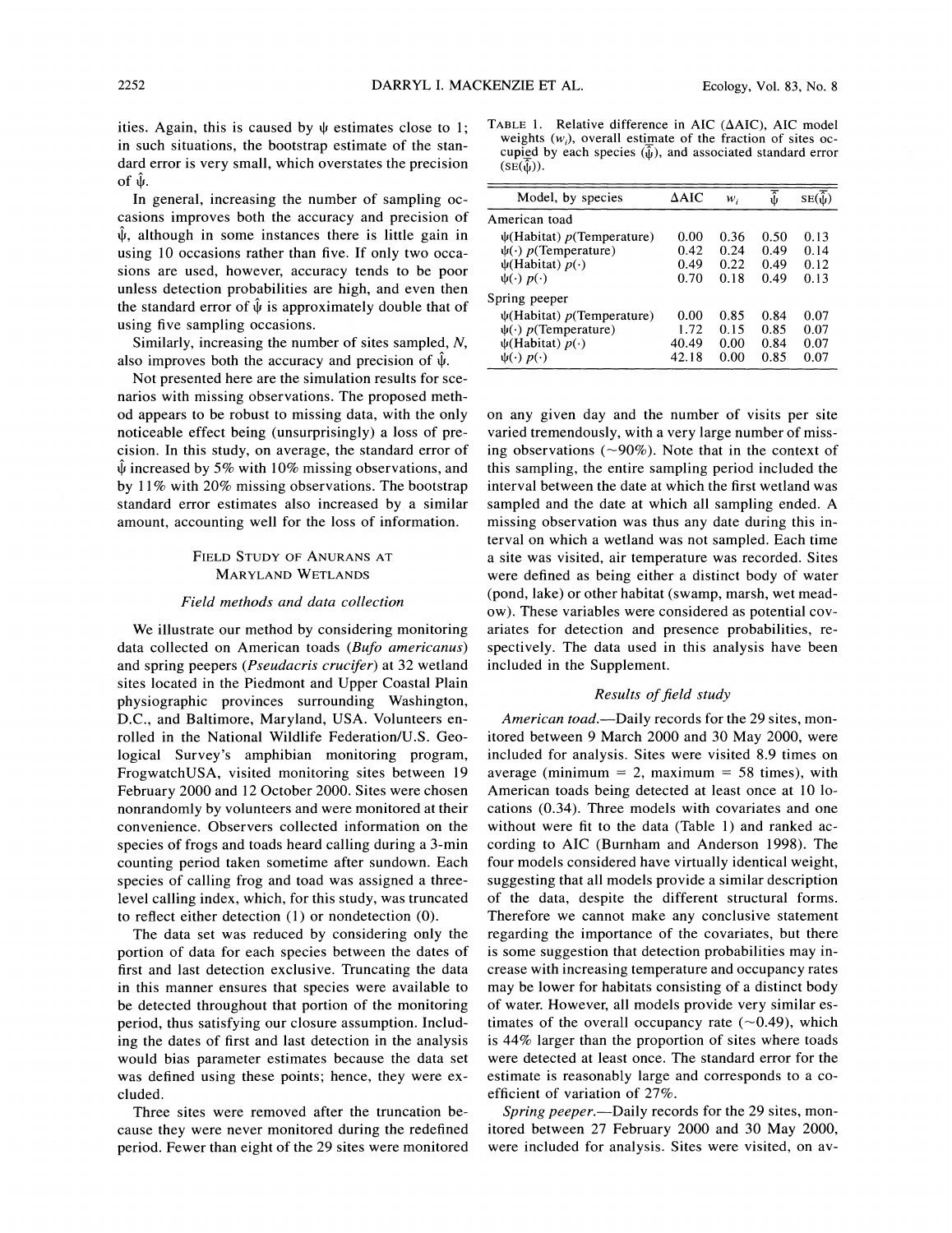**erage, 9.6 times (minimum = 2, maximum = 66 visits), with spring peepers being detected at least once at 24 locations (0.83). The same models as those for the American toad were fit to the spring peeper data and the results are also displayed in Table 1. Here the two**   $p(\cdot)$  models have virtually zero weight, indicating that **the p(Temperature) models provide a much better description of the data. We suspect that this effect is due, partially, to a tapering off of the calling season as spring**  progresses into summer. The  $\psi$ (Habitat) *p*(Temperature) **model clearly has greatest weight and suggests that estimated occupancy rates are lower for distinct bodies of water (0.77) than for other habitat types (1.00). This is not unexpected, given spring peepers were actually detected at all sites of the latter type. Regardless of how the models ranked, however, all models provide a similar estimate of the overall occupancy rate that is only marginally greater than the number of sites where spring peepers were detected at least once. This suggests that detection probabilities were large enough that spring peepers probably would be detected during the monitoring if present.** 

### **DISCUSSION**

**The method proposed here to estimate site occupancy rate uses a simple probabilistic argument to allow for species detection probabilities of < 1. As shown, it provides a flexible modeling framework for incorporating both covariate information and missing observations. It also lays the groundwork for some potentially exciting extensions that would enable important ecological questions to be addressed.** 

**From the full simulation results for scenarios with low detection probabilities, it is very easy to identify circumstances in which one should doubt the estimates**  of  $\psi$ . We advise caution if an estimate of  $\psi$  very close **to 1 is obtained when detection probabilities are low (<0.15), particularly when the number of sampling occasions is also small (<7). In such circumstances, the level of information collected on species presence/absence is small, so it is difficult for the model to distinguish between a site where the species is genuinely absent and a site where the species has merely not been detected.** 

**Our simulation results may also provide some guidance on the number of visits to each site required in order to obtain reasonable estimates of occupancy rate. If one wishes to visit a site only twice, then it appears that the true occupancy rate needs to be >0.7 and detection probability (at each visit) should be >0.3. Even then, however, precision of the estimate may be low. Increasing the number of visits per site improves the precision of the estimated occupancy rate, and the resulting increase in information improves the accuracy of the estimate when detection probabilities are low. We stress that whenever a survey (of any type) is being designed, some thought should be given to the likely results and method of analysis, because these consid-** **erations can provide valuable insight on the level of sampling effort required to achieve "good" results.** 

**Logistical considerations of multiple visits will probably result in some hesitancy to use this approach, but we suggest that the expenditure of extra effort to obtain unbiased estimates of parameters of interest generally will be preferable to the expenditure of less effort to obtain biased estimates. If travel time to sites is substantial, then multiple searches or samples may be conducted by multiple observers, or even by a single observer, at a single trip to a site, e.g., conduct two or more 3-min amphibian calling surveys in a single night at the same pond. If large numbers of patches must be surveyed, then it may be reasonable to conduct multiple visits at a subset of sites for the purpose of estimating detection probability, and perhaps associated covariate relationships. Then this information on detection probability, perhaps modeled as a function of site-specific covariates, could be applied to sites visited only once. Issues about optimal design require additional work, but it is clear that a great deal of flexibility is possible in approaches to sampling.** 

**Site occupancy may well change over years or between seasons as populations change; new colonies could be formed or colonies could become locally extinct. When sites are surveyed on more than one occasion between these periods of change, for multiple periods, the approach described here could be combined with the robust design mark-recapture approach (Pollock et al. 1990). For example, suppose that the anuran sampling described in our examples is continued in the future, such that the same wetland sites are surveyed multiple times each summer, for multiple years. During the periods when sites are closed to changes in occupancy, our approach could be used to estimate the occupancy rate as in our example. The change in occupancy rates over years could then be modeled as functions of site colonization and extinction rates, analogous with the birth and death rates in an open-population mark-recapture study. Such Markov models of patch occupancy dynamics will permit timespecific estimation and modeling of patch extinction and colonization rates that do not require the assump**tions of  $p = 1$  or process stationarity invoked in pre**vious modeling efforts (e.g., Erwin et al. [1998] required p = 1; Hanski [1992, 1994] and Clark and Rosenzweig [1994] required both assumptions).** 

**Often monitoring programs collect information on the presence/absence of multiple species at the same sites. An important biological question is whether species co-occur independently. Does the presence/absence of species A depend upon the occupancy state of species B? Our method of modeling species presence could be extended in this direction, enabling such important ecological questions to be addressed. The mod**el could be parameterized in terms of  $\psi_{AB}$  (in addition to  $\psi_A$  and  $\psi_B$ ): the probability that both species A and **species B are present at a site. However, the number**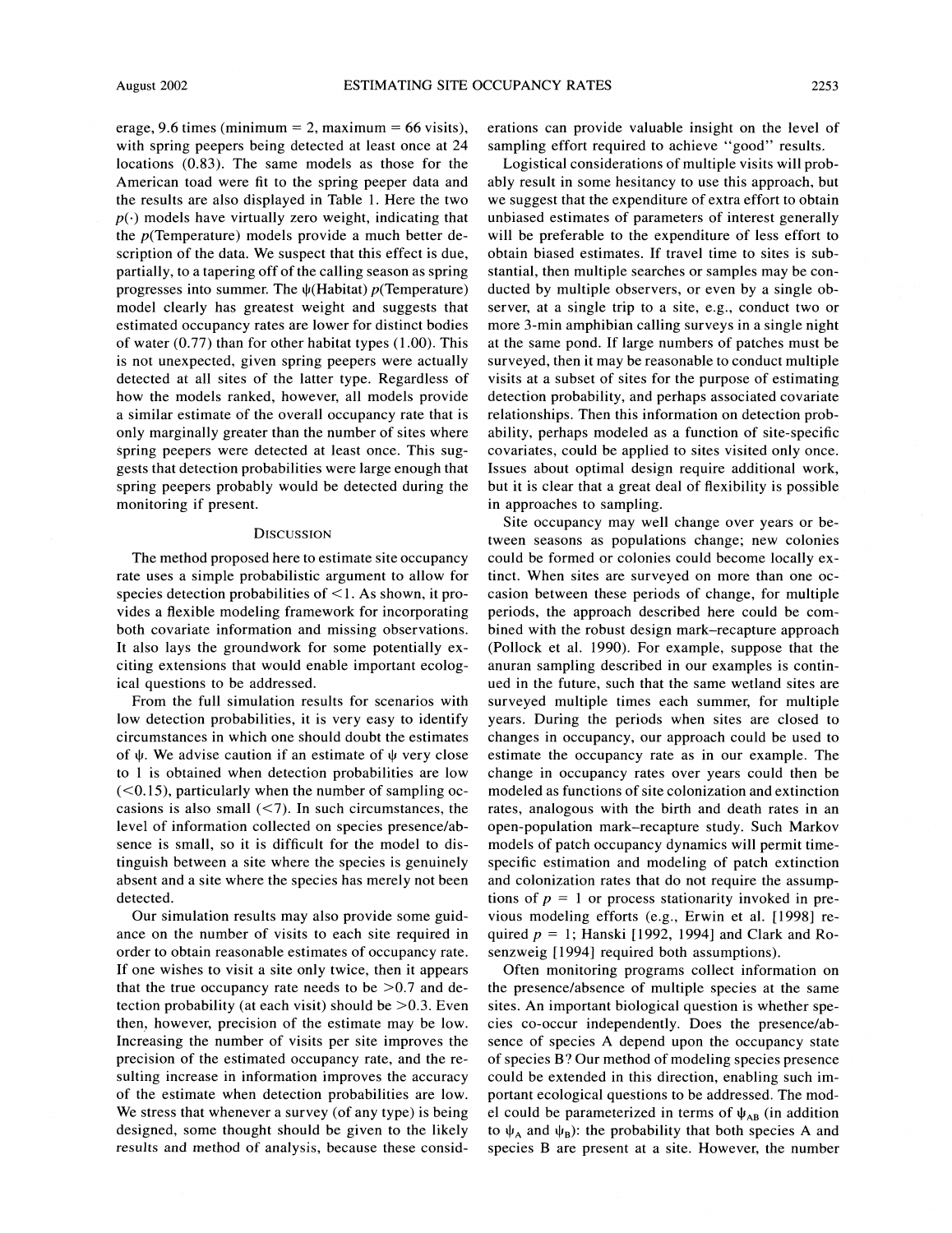**of parameters in the model would increase exponentially with the number of species, so reasonably good data sets might be required. For example, four additional parameters would be required to model co-oc**currences between species A, B, and C  $(\psi_{AB}, \psi_{AC}, \psi_{BC}, \psi_{BC})$ **PABC), but if six species were being modeled, 57 extra parameters would need to be estimated.** 

**Not addressed are situations in which presence and <b>Press**, Cambridge, Massachusetts, USA. **Property** Press, Cambridge, Massachusetts, USA. **detection probabilities are heterogeneous, varying across sites. Some forms of heterogeneity may be accounted for with covariate information such as site characteristics or environmental conditions at the time of sampling.** On other occasions, however, the source **and** hand tions. American Naturalist 139:657–662. **of sampling.** On other occasions, however, the source **a** Hanski I 1994. A practical model of m **of heterogeneity may be unknown. We foresee that combining our method with the mixture model approach to closed-population, mark-recapture models of Pledger (2000) would be one solution, which enables the problem to be contained within a likelihood framework. It may also be possible to combine our method with other closed-population, mark-recapture methods such as the jackknife (Burnham and Overton 1978) or coverage estimators (Chao et al. 1992). For different**  sampling frameworks, where monitoring is performed  $\rightarrow$  Lande, R. 1987. Extinction thresholds in demographic mod**on a continuous or incidental basis rather than at discrete sampling occasions, combining our methods with the Poisson family of models (Boyce et al. 2001, MacKenzie and Boyce 2001) may also be feasible, par-owl (Strix occidentalis caurina). Oecologia 75:601-607. ticularly for multiple years of data.** 

**The three extensions to the proposed methods are currently the focus of ongoing research on this general topic of estimating site occupancy rates.** 

**Software to perform the above modeling has been included in the Supplement.** 

#### **ACKNOWLEDGMENTS**

**We would like to thank Christophe Barbraud, Mike Conroy, Ullas Karanth, Bill Kendall, Ken Pollock, John Sauer, and Rob Swihart for useful discussions of this general estimation problem and members of the USGS Southeastern Amphibian Research and Monitoring Initiative for discussions on amphibian monitoring. Atte Moilanen provided a constructive review of the manuscript, as did a second anonymous reviewer. Our thanks also go to the Frogwatch USA volunteers**  directed by Sue Muller at Howard County Department o 
indianen, A. 1999. Patch occupancy models of metapopu-**Parks and Recreation for collection of the data.** 

#### **LITERATURE CITED**

- Boyce, M. S., D. I. MacKenzie, B. F. J. Manly, M. A. Har**oldson, and D. Moody. 2001. Negative binomial models for abundance estimation of multiple closed populations. Journal of Wildlife Management 65:498-509.**
- **Buckland, S. T., and P. H. Garthwaite. 1991. Quantifying precision of mark-recapture estimates using the bootstrap and related methods. Biometrics 47:255-268.** 
	- **Burnham, K. P., and D. R. Anderson. 1998. Model selection and inference-a practical information-theoretic approach. Springer-Verlag, New York, New York, USA.**
- **Burnham, K. P., and W. S. Overton. 1978. Estimation of the size of a closed population when capture probabilities vary among animals. Biometrika 65:625-633.** 
	- **Chao, A., S.-M. Lee, and S.-L. Jeng. 1992. Estimating population size for capture-recapture data when capture prob-**

**abilities vary by time and individual animal. Biometrics 48:201-216.** 

- **Clark, C. W., and M. L. Rosenzweig. 1994. Extinction and colonization processes: parameter estimates from sporadic surveys. American Naturalist 143:583-596.**
- **Diamond, J. M. 1975. Assembly of species communities. Pages 342-444 in M. L. Cody and J. M. Diamond, editors. Ecology and evolution of communities. Harvard University**
- **Erwin, R. M., J. D. Nichols, T. B. Eyler, D. B. Stotts, and B. R. Truitt. 1998. Modeling colony site dynamics: a case study of Gull-billed Terns (Sterna nilotica) in coastal Virginia. Auk 115:970-978.**
- Hanski, I. 1992. Inferences from ecological incidence functions. American Naturalist 139:657-662.
- **Hanski, I. 1994. A practical model of metapopulation dynamics. Journal of Animal Ecology 63:151-162.**
- **Hanski, I. 1997. Metapopulation dynamics: from concepts and observations to predictive models. Pages 69-91 in I. A. Hanski and M. E. Gilpin, editors. Metapopulation biology: ecology, genetics, and evolution. Academic Press, New York, New York, USA.**
- **Lancia, R. A., J. D. Nichols, and K. H. Pollock. 1994. Estimating the number of animals in wildlife populations. Pages 215-253 in T. Bookhout, editor. Research and management techniques for wildlife and habitats. The Wildlife Society, Bethesda, Maryland, USA.**
- **els of territorial populations. American Naturalist 130:624- 635.**
- **Lande, R. 1988. Demographic models of the northern spotted**
- **Lebreton, J. D., K. P. Burnham, J. Clobert, and D. R. Anderson. 1992. Modeling survival and testing biological hypotheses using marked animals. A unified approach with case studies. Ecological Monographs 62:67-118.**
- **Levins, R. 1969. Some demographic and genetic consequences of environmental heterogeneity for biological control. Bulletin of the Entomological Society of America 15:237- 240.**
- **Levins, R. 1970. Extinction. Pages 77-107 in M. Gerstenhaber, editor. Some mathematical questions in biology. Volume I. American Mathematical Society, Providence, Rhode Island, USA.**
- **MacKenzie, D. I., and M. S. Boyce. 2001. Estimating closed population size using negative binomial models. Western Black Bear Workshop 7:21-23.**
- **Manly, B. F J. 1997. Randomization, bootstrap and Monte Carlo methods in biology. Second edition. Chapman and Hall, London, UK.**
- **lation dynamics: efficient parameter estimation using implicit statistical inference. Ecology 80:1031-1043.**
- **Otis, D. L., K. P. Burnham, G. C. White, and D. R. Anderson. 1978. Statistical inference from capture data on closed animal populations. Wildlife Monographs 62.**
- **Pledger, S. 2000. Unified maximum likelihood estimates for closed capture-recapture models using mixtures. Biometrics 56:434-442.**
- **Pollock, K. H., J. D. Nichols, C. Brownie, and J. E. Hines. 1990. Statistical inference for capture-recapture experiments. Wildlife Monographs 107.**
- **Pollock, K. H., J. D. Nichols, T. R. Simons, G. L. Farnsworth, L. L. Bailey, and J. R. Sauer. 2002. Large scale wildlife monitoring studies: statistical methods for design and analysis. Environmetrics 13:1-15.**
- **Seber, G. A. F 1982. The estimation of animal abundance and related parameters. MacMillan Press, New York, New York, USA.**